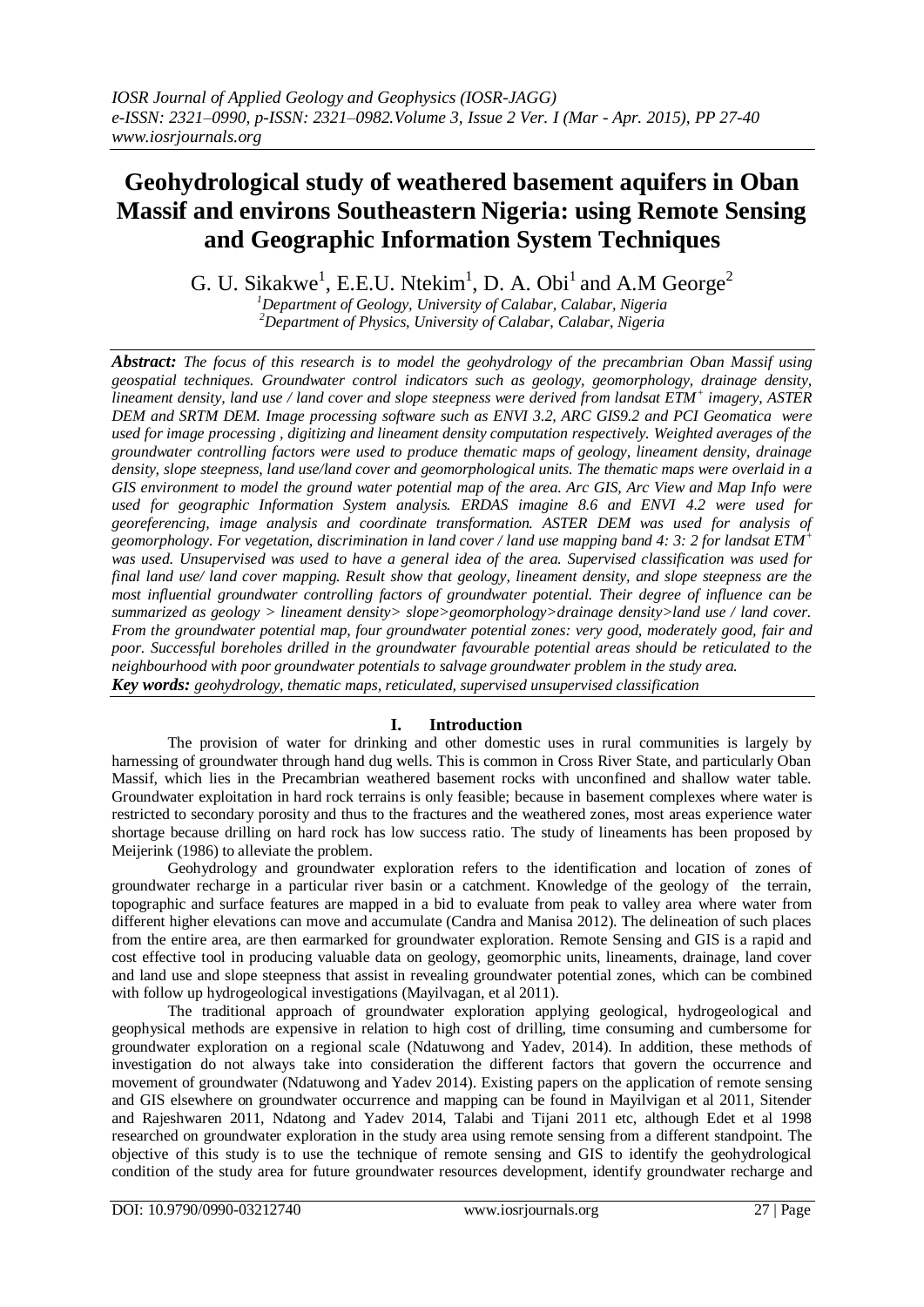discharge zones and recommend appropriate methods to salvage the problem of potable water scarcity in the area.

### **II. Study area**

The study area Oban Massif and environs is situated in Akamkpa and Biase Local Government area in Cross River State. The study area is located between latitudes  $N05^0 18' 57.7''$  to  $N05^0 45' 26.8''$  and longitudes E08<sup>0</sup> 34' 39.4'' to E008<sup>0</sup> 05' 20.5'' as shown in Fig. 1. The area encompass Oban Hills and forest which have a common boundary with Ebonyi State along the Cross River channel. It is bounded by the Calabar Flank in the south and bounded by the Mamfe Mbayment in the North (Fig. 1). The area was selected to reflect abortive boreholes within the Precambrian basement of the Oban Massif and the prolific aquiferous sedimentary terrain in the adjoining Mamfe Mbayment.

The area experience a tropical climate with distinct wet and dry seasons, with an annual rainfall of about 2000mm and temperature range of  $28^{\circ}$ C to  $36^{\circ}$ C. Temperatures and humidity are generally high averaging about  $26^{\circ}$ C and  $80^{\circ}$ C (Okereke et al 1996). The soil is mostly lateritic due to weathering products from granites granites and other volcanics. The soil is suitable for cultivation of vegetables and tuberous crops hence there is small scale farming by the locals around the area. CRBDA, (2008) reported the mean daily relative humidity and evaporation of 76.86% and 3.85mm/day respectively in the study area.



**Figure 1** Location Map of the study area

#### **3.1 Data used**

# **III. Methodology**

Landsat 7 sensor satellite imagery ETM<sup>+</sup> thermatic mapper of 30m spatial resolution acquired in 2000. The imagery used comprised path 189 row 190 path 190 and row 55 of 2001 and 2002 respectively. Other ancillary data include ASTER DEM and SRTM DEM down loaded from NASA's land process distribution centre Ames Research Centre [\(www.nasa.gov/centre/ames/home,](http://www.nasa.gov/centre/ames/home) a geological map on a scale of 1:500,000 and hydrogeological and structural map on a scale of 1:250,000. A map projection of UTM zone was downloaded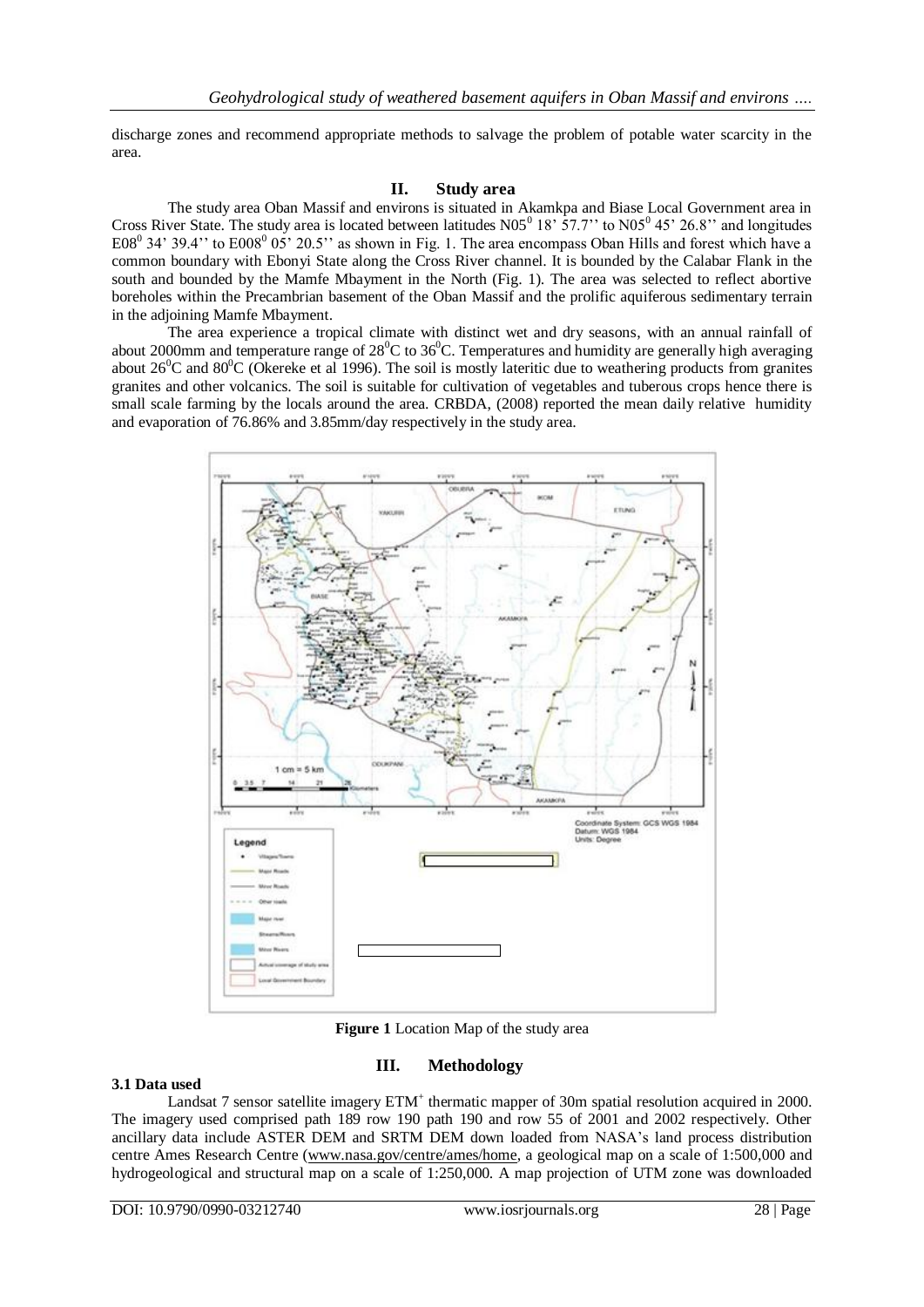from global land cover and land use facility from the website data service (glovs.usgs.gov) including field observation data were used in this study for validation.

#### **3.2 Method**

This includes the production of thematic layers on slope steepness, geomorphology, land use and land cover of the area, lineaments, drainage and geology. Thematic layers were prepared using Geographic Information System (Arc GIS 9.2). the groundwater potential map was produced by weighted linear combinations, where each class individual weight was multiplied by the map scores and then the result . in the application of multicriteria evaluation, a set of relative weights was assigned for each map using the continuous weighting scale established by Satty, (1977). The weights calculated for each factor map based on the relative importance to groundwater accumulation. The groundwater potential index was then gotten by computing the individual indicator scores and then summing up as given in the following expression as given by Shetty et al (2008).

GPI pixel score =  $W_GX_{value} + W_{Gm}X_{value} + W_{DD}X_{value} + W_sX_{value} + W_GX_{value} + W_{LU}X_{value}$ <br>  $W_G$  = rank of geology  $X_{value}$  = pixel rating in each map  $W_{Gm}$  = rank of geomorphology  $W_{DD}$  = rank of drainage density  $W_s$  = rank of slope  $W<sub>LD</sub>$  = rank of lineament density map  $W_{\text{LU}}$  = rank of land use /land cover

# **IV. Result and discussion**

#### **4.1 Slope Steepness**

Slope is one of the factors governing the percolation of groundwater into the subsurface, this makes it a suitable groundwater indicator. Infiltration is higher in gentle sloped area than at steep slopes, because at high slope area surface runoff is enhanced allowing minimal residence time for rainwater that explains why there is less infiltration at high slopes compared to gentle slopes. Slope amount was analysed from SRTM DEM. The derivation of slope amount using spatial analysis was classified into five classes Fig 2 as shown in table 1. Reclassified slope map showing zones of favourable groundwater accumulation are presented in Figure 2.

| <b>Rapid 1</b> showing stope classification |                  |  |
|---------------------------------------------|------------------|--|
| Slope class                                 | Slope in degrees |  |
|                                             | $0 - 6$          |  |
| ◠                                           | $6-12$           |  |
|                                             | $12 - 20$        |  |
| $\overline{4}$                              | $20 - 23$        |  |
|                                             | 33-76            |  |
|                                             |                  |  |

**Table 1** showing slope classification

Slope range from 0-6 was classified as very good for groundwater for groundwater accumulation. Class of slope ranging from 6-12 was identified as good for groundwater potential. Slope grouped into a range of 12- 20 was described as suitable for moderate groundwater storage. While slope class from 20-23 was considered to be fair and 33- 76 were adjudged to be poor for groundwater accumulation. Slope steepness has as a groundwater control indicator has average contribution for groundwater accumulation (Shetty el 2008). Slope steepness has is influential in groundwater potential such that Teixeira et al (2008) assigned it 14% weighting percentage in groundwater modeling in hard rock terrain in Portugal.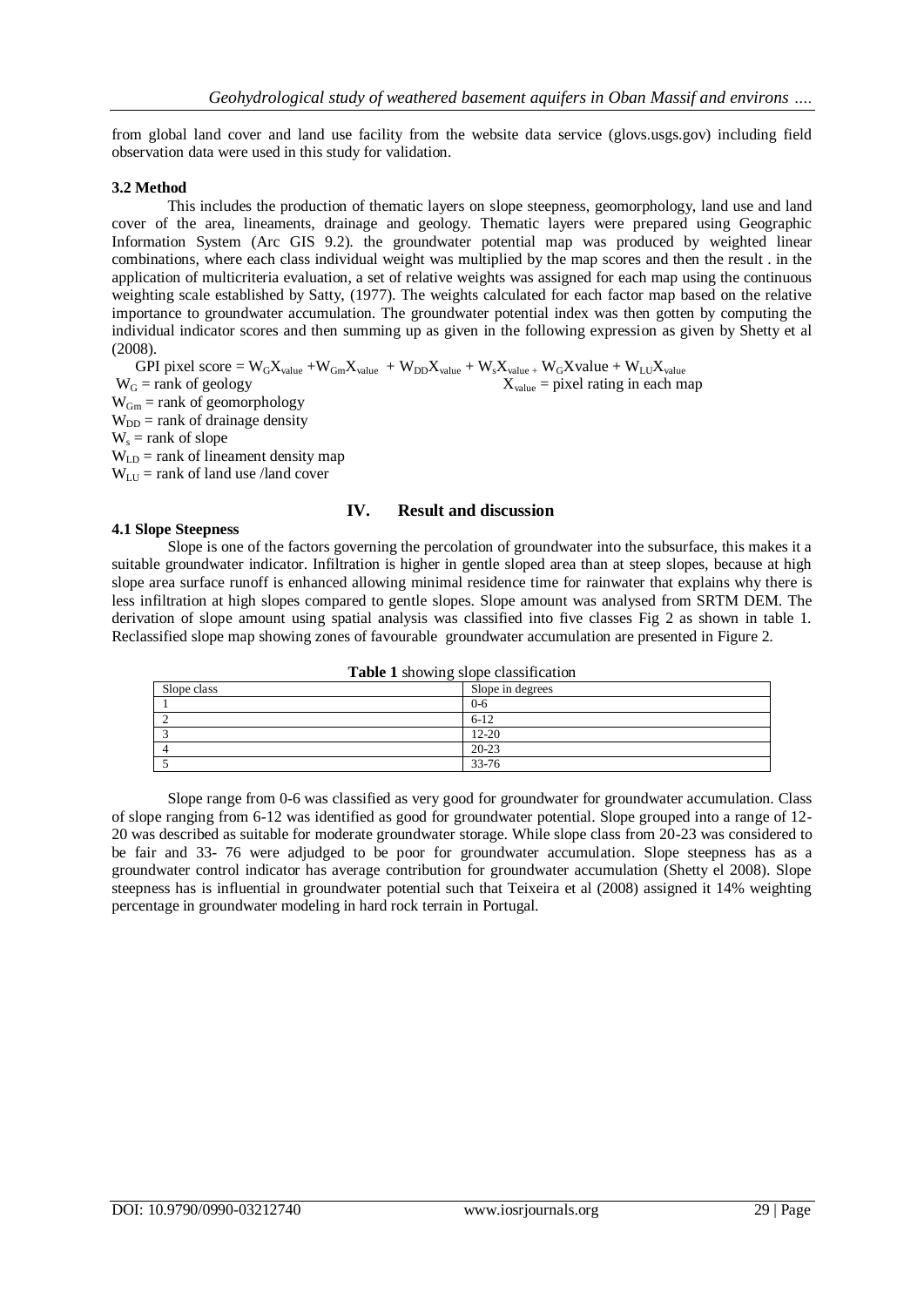

**Figure 2.** Slope map of the study area



Figure 3. Stability range of slope for groundwater occurrence in the study area

## **4.2 Geomorphology**

Hydogeomorphological classification (Figuere 4 was based on digital elevation model (SRTM) and visual interpretation of landform features was based on local knowledge of the landform types in the study area. Remote sensing studies provides an advantage for better studies of hydrogeomorphological units in combination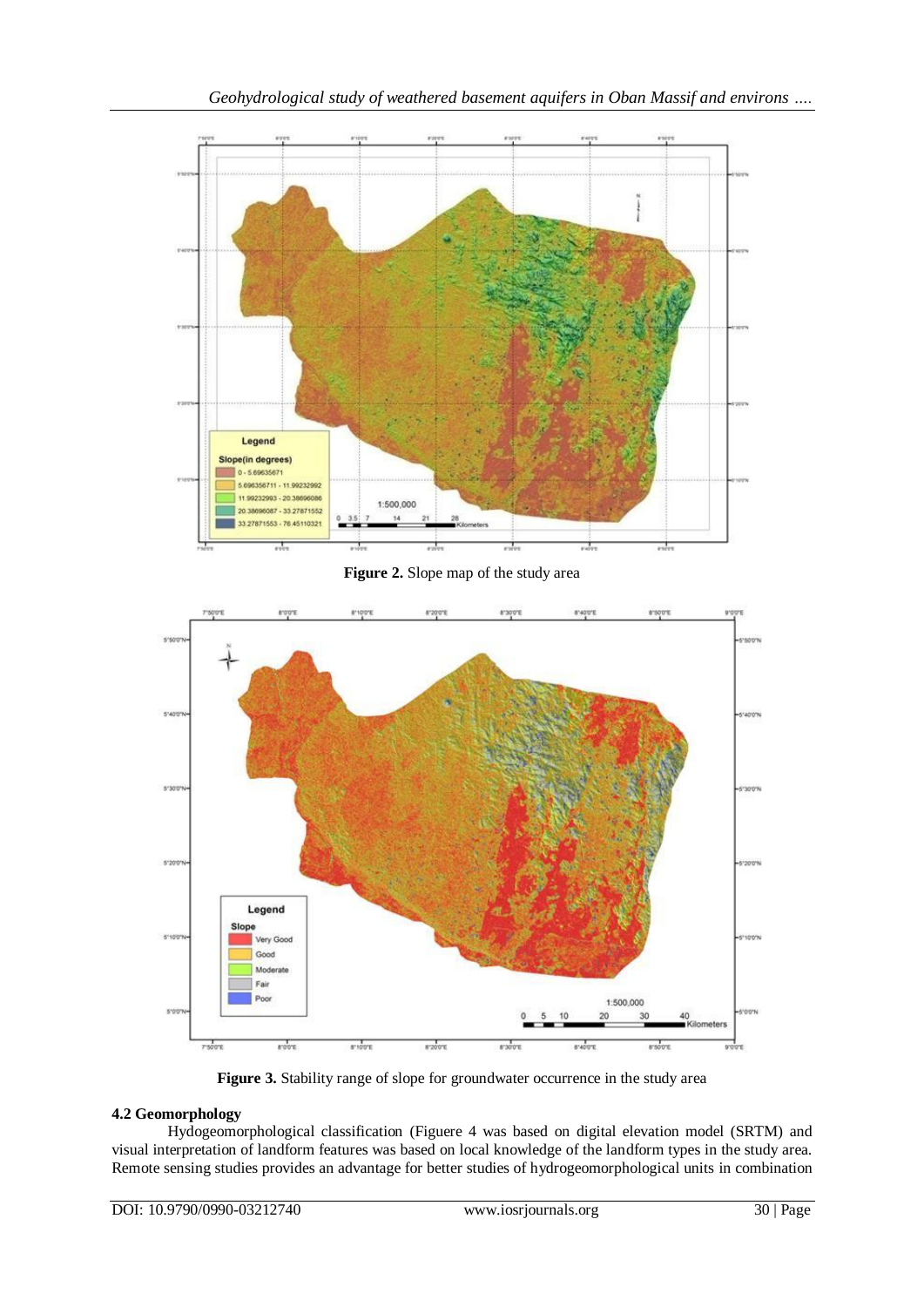with geological parameters in this study which is considered very important technique in the preparation of integrated hydrogeomorphological maps for groundwater targeting (Nduwatong and Yadev 2014).

A classification of five different landforms modeled in the study area is presented in Fig. 4 and summarized in Table 2. The stability ranges of groundwater accumulation of the area is shown in figure 5.

About 50% of the study area is made up of pedilpains. The Precambrian basement rocks dominated the eastern flank of the Oban Massif. The plains have a good to very good potential with high yield wells and characterized by gentle to flat slopes. This conforms with the findings of Sereme (2003). Das (2002) suggested that channel filled sediments and pediments with moderate thickness >20m and weathered materials have good potential aquifers.

| Hydrogeomorphological units | Description                                                                                                                                      | Groundwater prospect |
|-----------------------------|--------------------------------------------------------------------------------------------------------------------------------------------------|----------------------|
| peaks                       | Mountain peak                                                                                                                                    | poor                 |
| Ridges                      | Isolated chain mountains                                                                                                                         | fair                 |
| Scarps                      | Steep slopes adjacent to steep v- shaped<br>gullies representing fault lines                                                                     | moderate             |
| Terraces/pediments          | Conservatively inclined erosion surfaces<br>formed by runoffs covered with alluvium or<br>soil                                                   | good                 |
| Plains and pediplains       | Flat to gentle sloping topographic features<br>forming plateaus at basaltic rock in<br>crystalline rocks represent pediplains or<br>flood plains | Very good            |

**Table 2** showing geomorphic units of the study area

Channeled filled land cover and high lineament concentration sites are good artificial recharge sites (Das 2002). Talabi and Tijani described hilly areas poor water prospect zones in the basement complex of region of in Ekiti State southeastern Nigeria. The pediplains are favourable and are good groundwater potential sites (Sitender and Rajeshwari 2011).the geology of an area is strongly influenced by lithology and structure of the underlying formation (Shetty et al 2008).



**Figure 4.** Geomorphology units of the study area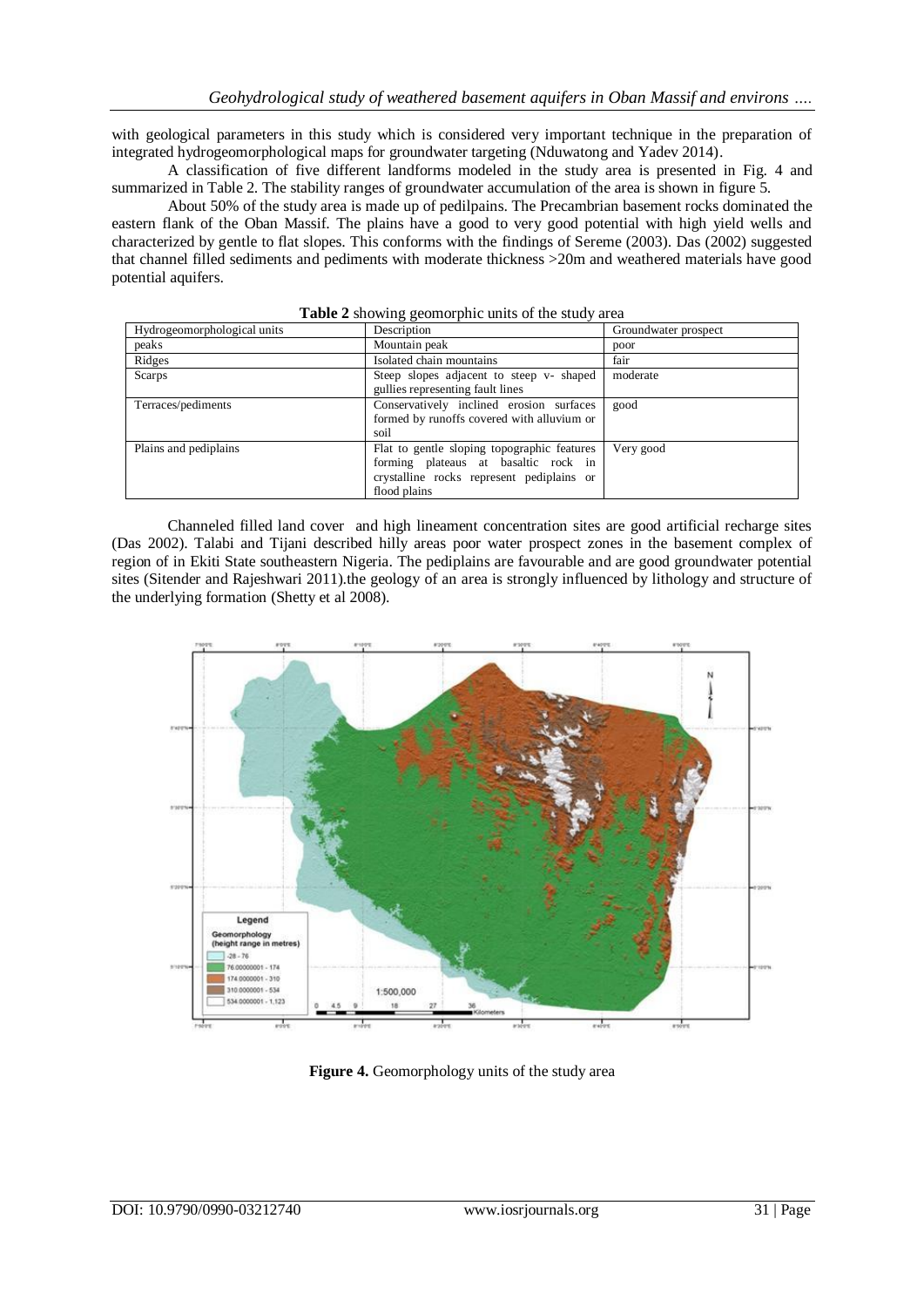

**Figure 5.** Stability ranges for groundwater accumulation in the study area

## **4.3 Land use / land cover**

One of the factors influencing groundwater occurrence is physical processes acting upon because it is a reflection of the area. Land use / land cover was interpreted from landsat images by visual inspection, unsupervised classification and supervised classification and printouts from bands 5, 4, and 3 (Fig. 6). The physical processes caused by land use / land cover are impact of climate change, geologic and topographic conditions on the distribution of soils, vegetation and occurrence of water (Ndatong and Yadev 2014).

Reclassified land use / land cover (figure 7 showed five classes of based on which land features are favourable for groundwater potential. Zones in water and wetland areas are graded as very good for groundwater potential. This views square with findings of Das (2002) and Ganapuram et al (2008) who described wet lands as favourable groundwater potential sites. Forested areas were described as in this study as moderate to good groundwater potential zones. Vegetation can affect groundwater storage either positively by trapping water on foliage and causing the water to go down through the roots to recharge ground water or negatively through evapotranspiration where water droplets is frequently intercepted by vegetation thereby decreasing recharge (MAB CONSULT (2002). Cultivated grassland was graded as good due to the furrows created by farming operations that enhance the residence time of water on the surface and so enhance infiltration to recharge aquifers. Settlements were described as poor groundwater areas due mostly to concretization.

Land with different vegetation cover can benefit groundwater infiltration through roots that help loosen the rock and soil for easy water percolation. Organic matter in soil heightens the formation of structural composition resulting to elevated hydraulic conductivity decrease direct runoff by vegetation and increasing the chances of infiltration to recharge aquifers (Teixera et al (2008).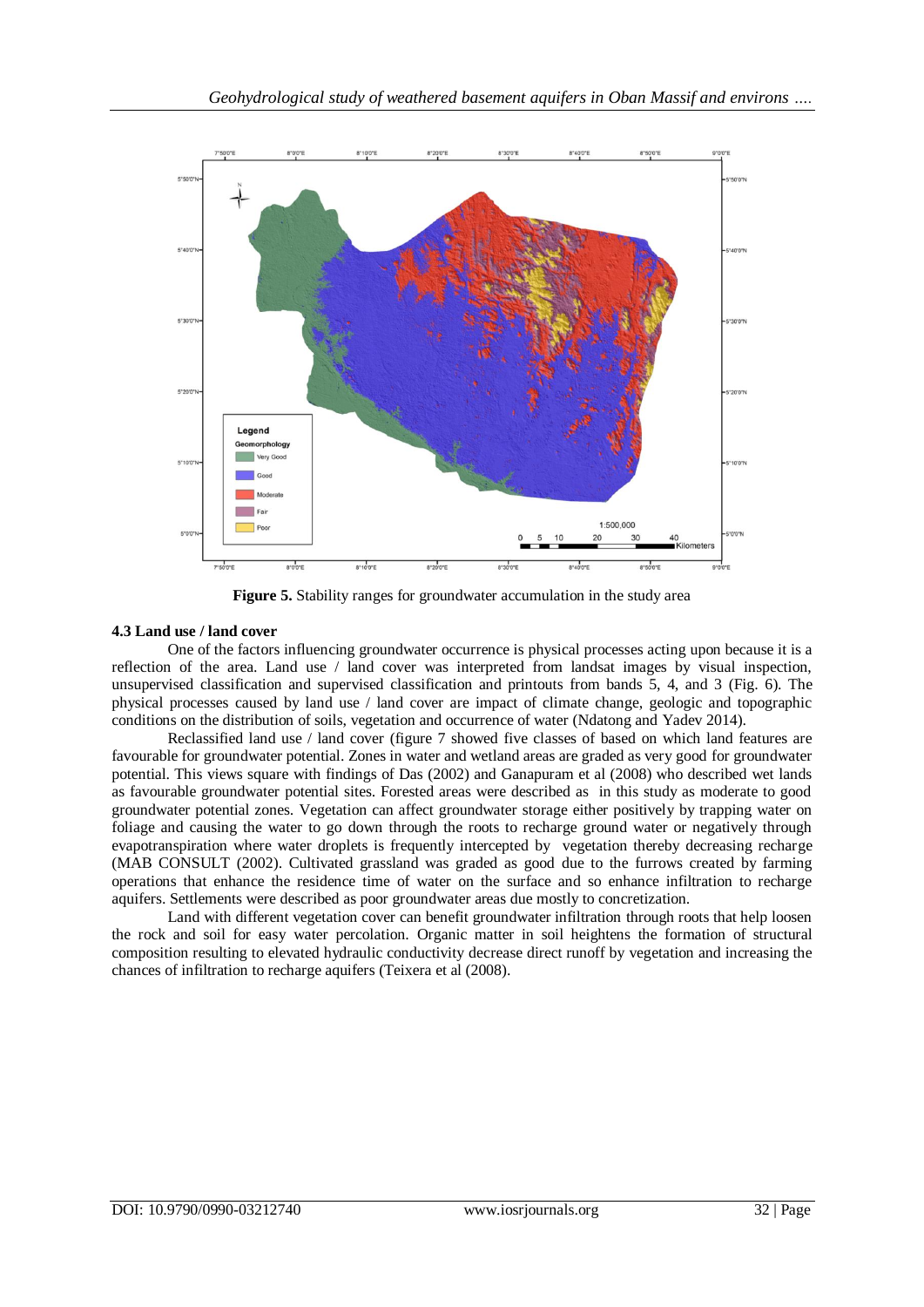

**Figure 6.** Land cover /Land use Map of the study area



**Figure 7.** Stability range of Land use/Land Cover for groundwater accumulation in the study area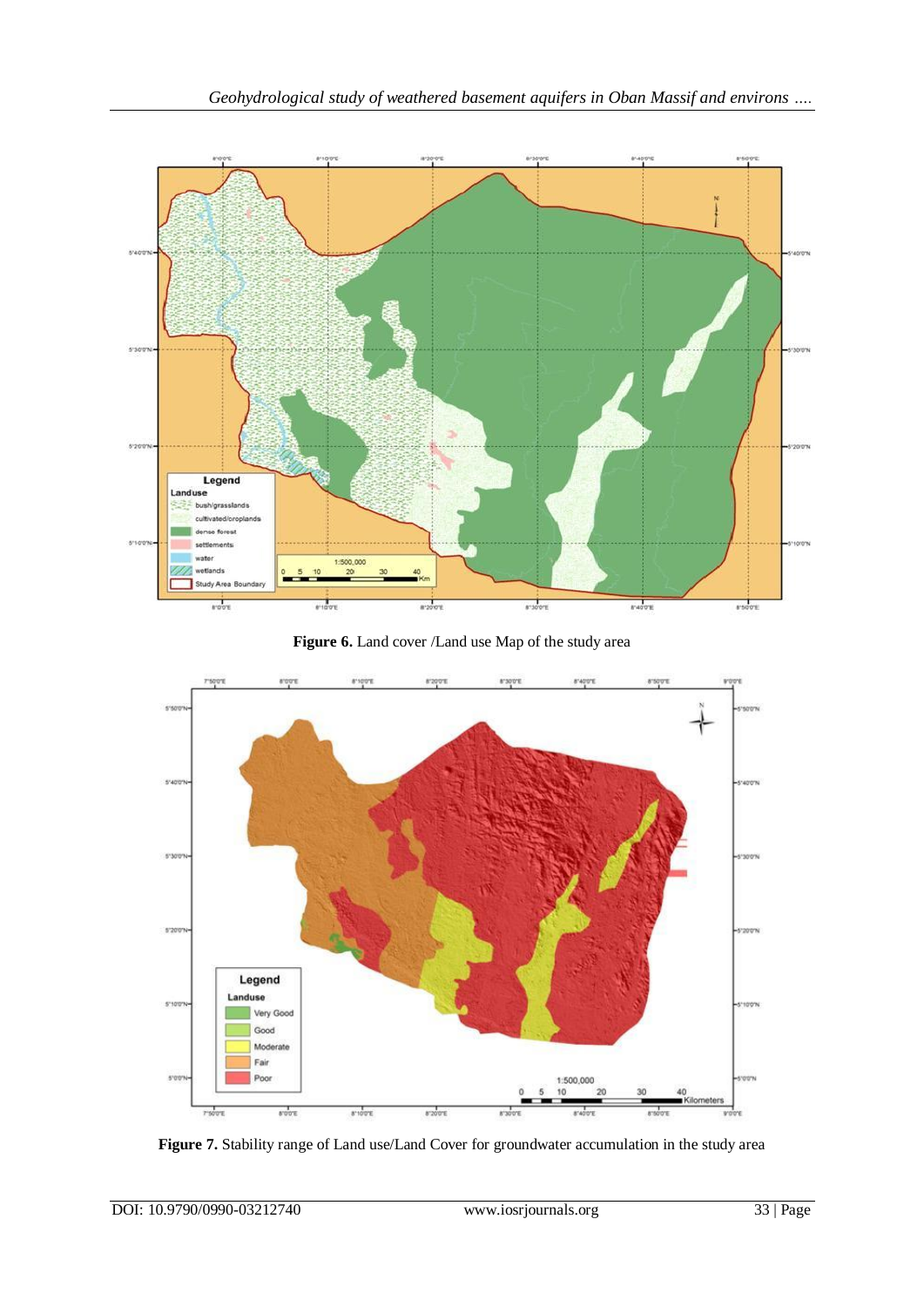#### **4.4 Drainage**

The drainage (figure 8) was analysed from SRTM DEM and topographical map. The dominant drainage pattern in the basement area ranges from rectangular to sub parallel. In the sedimentary area , it ranges from subdendritic to anomalous. The drainage density map (figure 9) shows ranges of drainage and their groundwater potential suitability as 0-0.46 graded as very good, 0.46-1.39 considered to be good, 1.39-2.38 described to moderate and 2.38-3.77 classified as fair for groundwater accumulation. The drainage pattern of an area is controlled by the underlying lithology and can be used to deduce the regional fracture pattern of an area (Edet 1990, Anor et al 1990). Dense drainage pattern depicts high of fracturing of the underlying rocks. Drainage pattern in an area is a reflection of subsurface formations while drainage density is proportional to surface runoff (Faniran and Jeje 2002, Talabi and Tijani, 2011).

Low drainage density enhances chances of recharge and contributes positively to groundwater potential if other groundwater indicators are favourable (Edet et al 1994 and Talabi and Tijani 2011). In the comparison of two formations, the one with a higher drainage density is less permeable as such a poor groundwater potential indicator (Edet et al 1998). These fundamentals were taken into consideration in the drainage modeling program for groundwater potential in this study.



**Figure 8.** Drainage map of the study area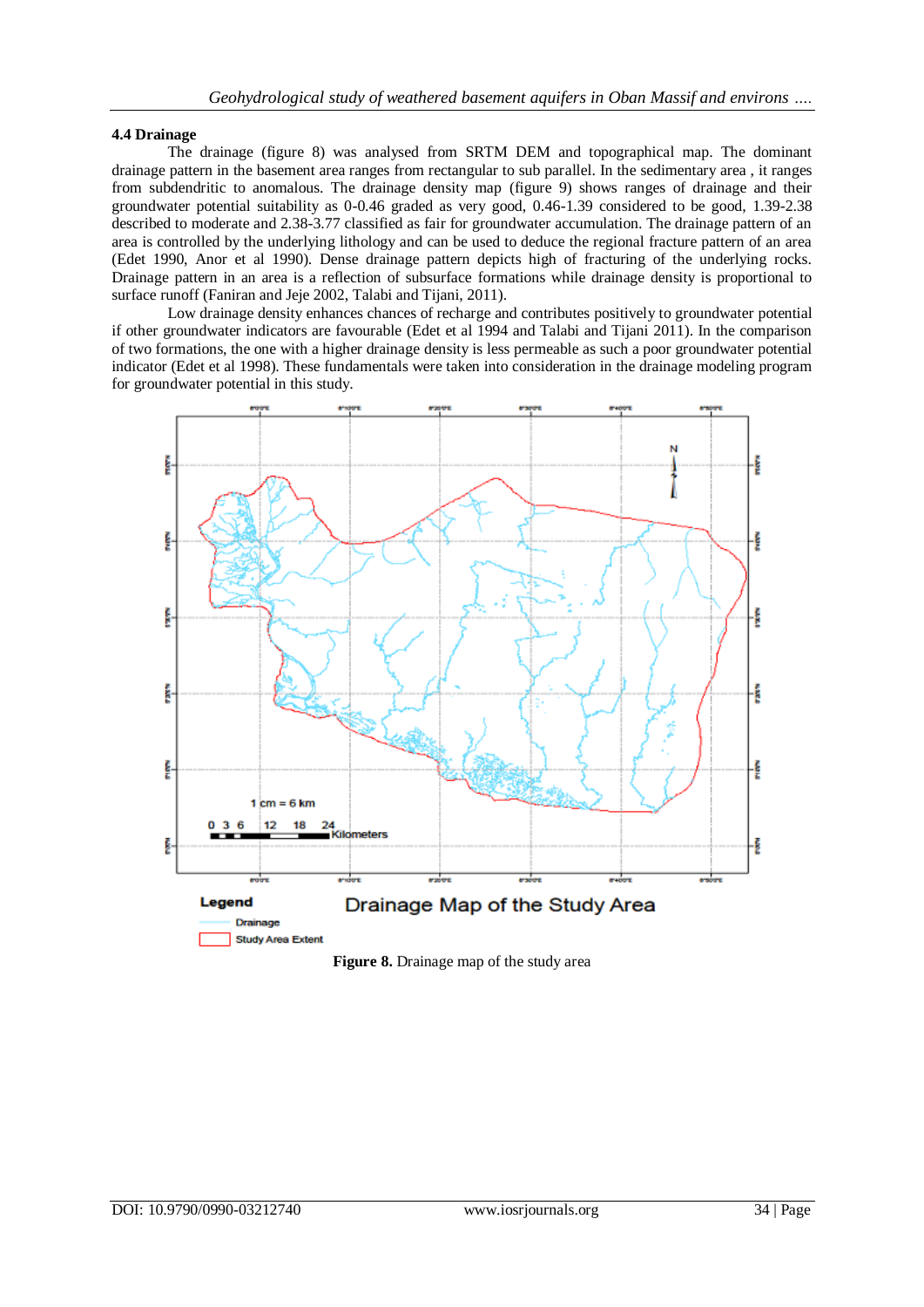

**Figure 9.** Stability range of drainage density map for groundwater accumulation in the study area

#### **4.5 Lineaments**

Lineaments in this study were modeled from satellite imagery (figure 10). Lineaments were extracted using lineaments extraction algorithm of PC1 Geomatica software. Lineaments were extracted by edge detection thresholding and lineaments extraction steps such as; filtering of the input landsat imagery using the Gaussian function. The lineament density map was computed using the script PL-DENS.

The lineament density map (Fig.11) in this study was classified into five classes based on their suitability for groundwater storage. Lineament ranges from 0.2-2.95 were described as scanty. Lineament density range from 6.25-9.55 is recognized as moderate and from 9.55-13.28 was described as high lineament density and where lineaments range of 13.28-22.13 is of high lineament. Reclassified lineament density map (Fig. 6) show that very high lineament density has very good potential for ground water accumulation, while the high and moderate lineament density zone represent good to moderately good groundwater storage potential. On the other hand, the sparse lineament density region is considered to be of fair to groundwater storage potential. The scanty lineament density is considered to be of poor groundwater capacity.

Groundwater potential in Precambrian crystalline igneous and metamorphic rocks is generally governed by the presence of fractures and the degree of their connectivity (Angyekum and Dapaah- Siakwan 2006). In hydrogeological applications structural trends such as discontinuities in form of faults, joints, bedding planes or foliation, drainage lines (lineaments) are very useful (Mogaji et al 2011). Research shows that lineament density intensity decreases with increasing distance away from the lineament (Shetty et al 2008). Lineament density studies enable s good understanding of flow systems, because faults and fracture zones act as path of high permeability and concentrated groundwater flow or acts as barrier to flow (Contes, et al 2008, Mejerink 2007).

Lineaments can be used to infer groundwater flow paths and storage as well as transmissivity, hydraulic conductivity and storage coefficient of geological formations (Teixeria et al 2008). This forms th basis of applying lineament density in this study for groundwater modeling. Automated lineaments extraction has advantage over manually digitized ones due to its ability to uniform approach to different imageries and its ability to extract lineaments not recognizable by the human eye (Hung et al 2005).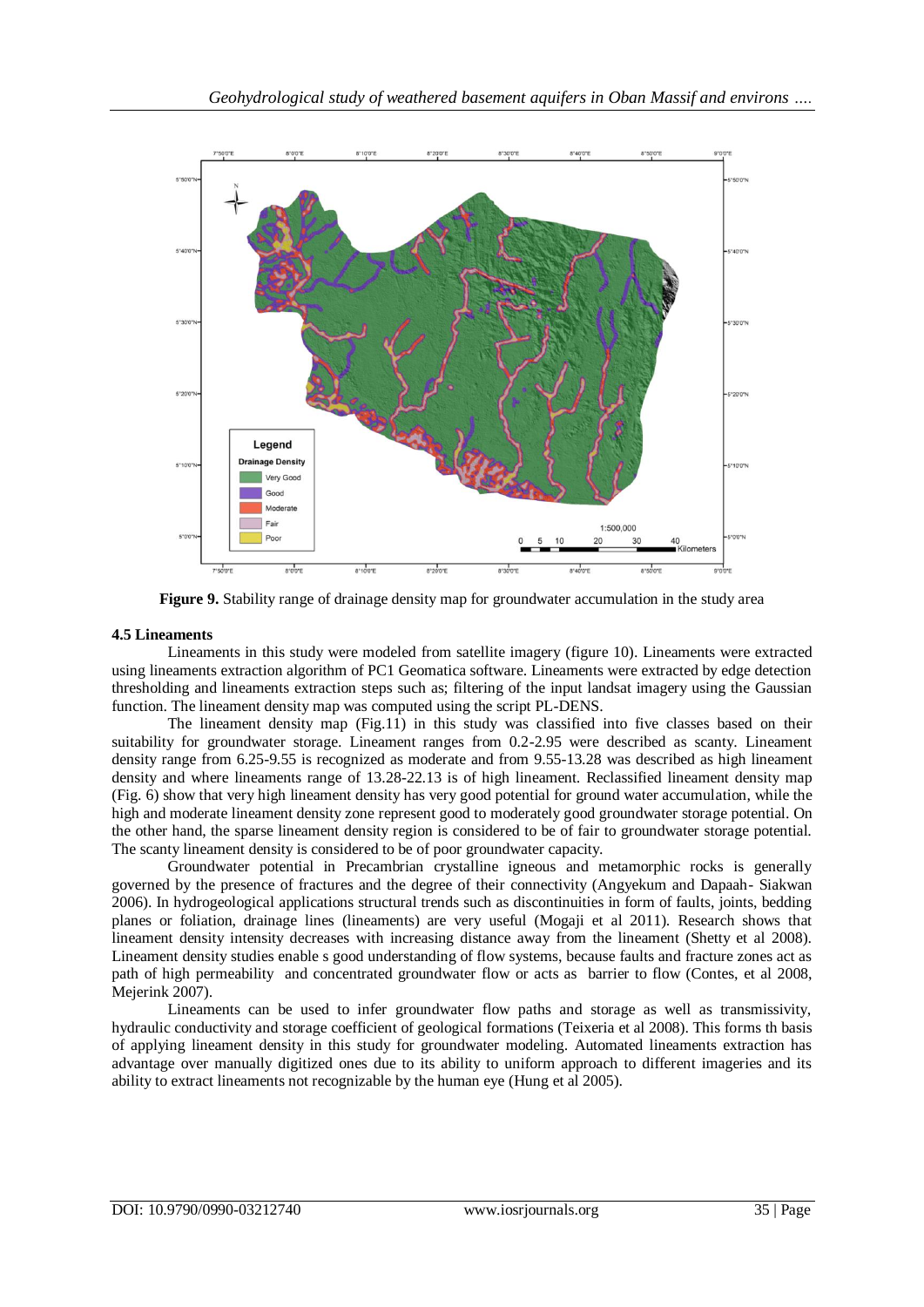

*Geohydrological study of weathered basement aquifers in Oban Massif and environs ….*

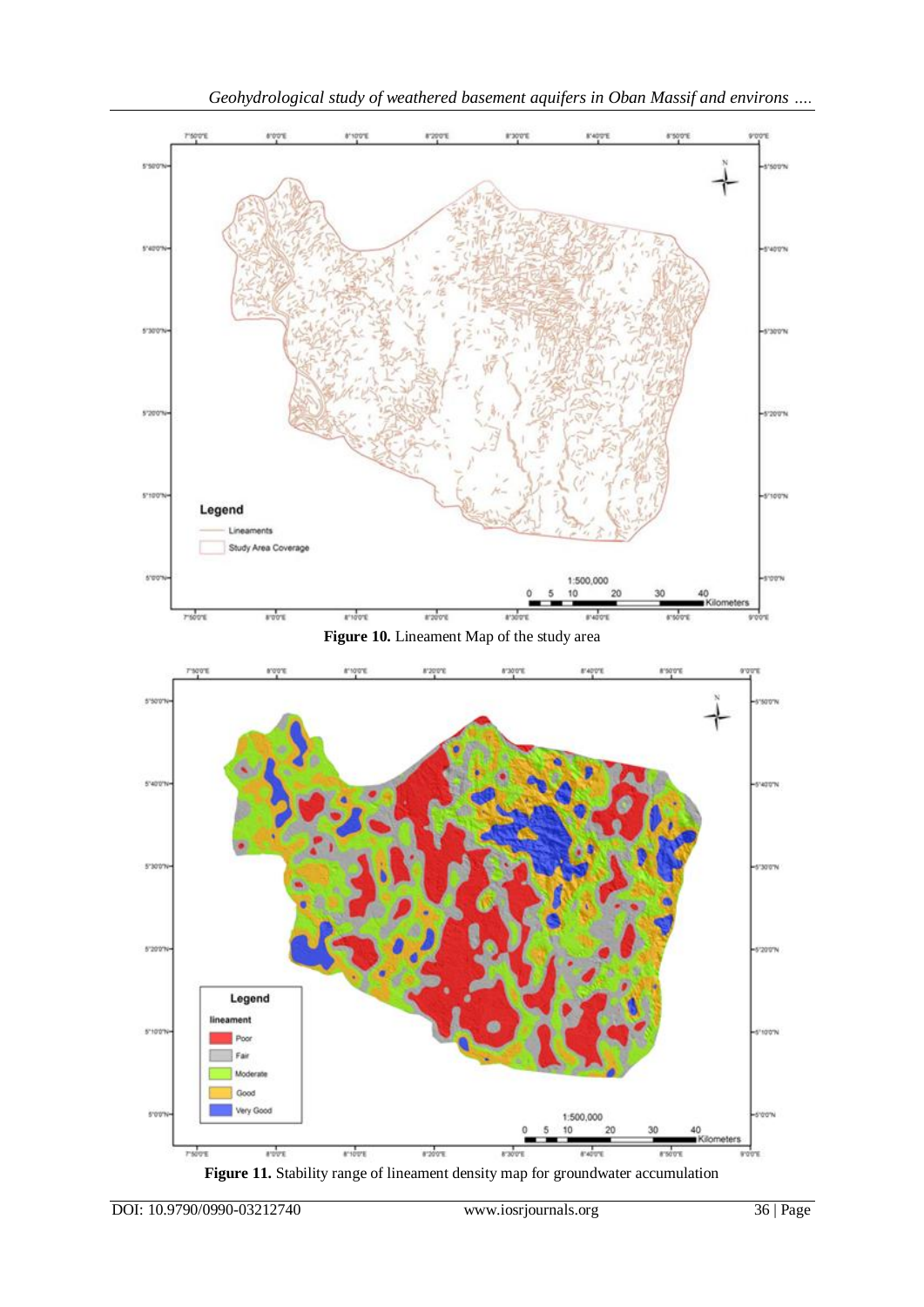## **4.6 Geology**

The geology of the area is mostly weathered granites banded amphibolites, pegmatite gniesses and the western flank is mostly granodiorite and of schistose rocks. In the sedimentary region we have consolidated sandstones and gravelly sands (Fig.12). Reclassified geological map (Fig. 13) shows that sandstones, silts and gravelly aquifer were classified as very good for groundwater storage while weathered pegmatites were ascribed to be of good aquiferous units. Banded amphibolites and schist were considered to be moderately good aquifers. Dolerites and diorites were assigned to fair in ground water storage, but unfractured granite gneiss and granodiorite were noted to be poor aquifers unless when imparted with secondary porosity. Pegmatites are commonly a locus of tectonic movement and can be prolific conduits for groundwater (Hazell, Cratchy and Jones 1992). Granitc rocks offer lowest yield boreholes owing to their impervious nature. The sedimentary region is mainly sandstones, silts, gravelly sands, clays and shales which are porous enough to be good aquifers. The lithology of the exposed rock is germane in controlling recharge. Some studies ignore this factor once drainage and lineament analysis are done. For example Edet et al (1998), Edet at al (1994), Edet (1990) and Mogaji et al (2011). This may be on the premise that lineament and drainage are indicators of primary and secondary porosity (El –Naqa et al (2009), but this does not suffice. Badmus and Olatinsu (2010) contended that borehole failure is mostly attributed to the type of geologic formation.



**Figure 12.** Geologic map of the study area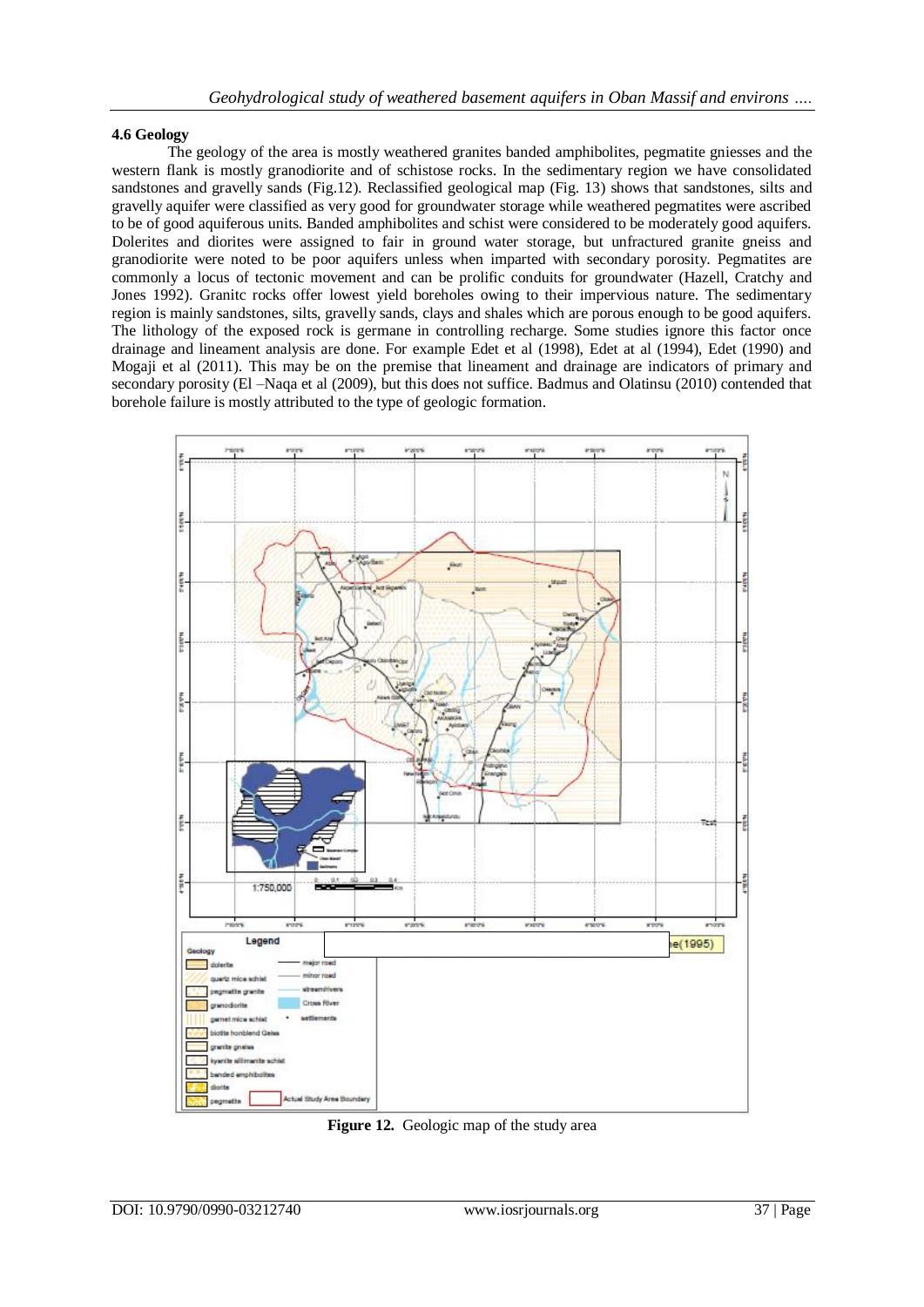

**Figure 13.** Stability range of reclassified geologic map for groundwater accumulation

## **4.7 Groundwater potential of the study area**

The groundwater potential map (figure 14) was produce from the overlay of the six thematic maps of groundwater controlling factors: geology, geomorphology, lineament density, slope steepness, drainage density and land use /land cover. Results of the GIS modeling revealed that the study area is subdivided into four groundwater potential zones described as very good, moderately good, fair and poor. The zone reported as very good falls in the sedimentary areas. this is because sandstones are favourable groundwater zones (Weight, 2004). Lineament density were more concentrated in the very good groundwater potential zones which falls within the sedimentary zone. This is in symmetry with the findings of Anudu, et al (2011) in the basement and adjoining sedimentary areas in Nassarawa state. A comparison of figure 9 and 5 by overlaying the the lineament map over the groundwater potential map one can infer that the presence of lineaments alone does not imply that an area is a prospective water potential zone. It is easy to see that numerous lineaments occur in some groundwater poor prospect zones, rather geological and geomorphological parameters favor the zone to have good groundwater potential. This fact was also validated by Shetty, et al (2008).

From this modeling program it is obvious that the principal groundwater potential indicators in the study area are geology, slope and lineaments. This is in concord with similar investigations done elsewhere by MAB CONSULT (2000) in Moyale Subbasin Diere Arero in borenzia zone of Orombia regional state. Geomorphic units such as plains, pediplains and floodplains were indicated in the groundwater potential zones as very good, for groundwater targeting. This is in agreement with the groundwater prospecting conducted by Ganapuram et al (2009) and Sitender and Rajeshware (2011) in the Musi Basin and thurijapurin watershed jn Thiruvaransnone district respectively.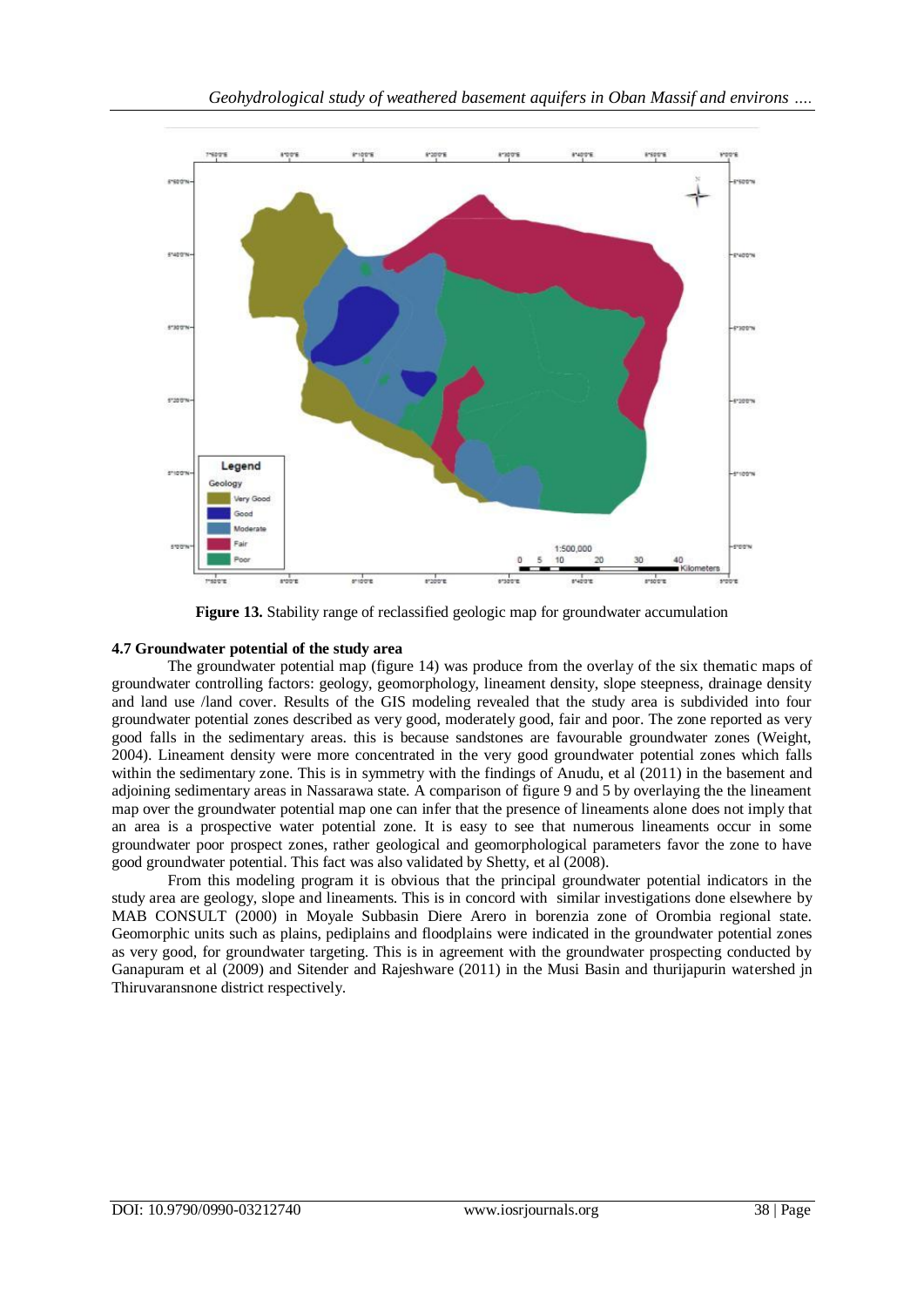

*Geohydrological study of weathered basement aquifers in Oban Massif and environs ….*

**Figure 14.** Groundwater potential map

## **V. Summary**

The Oban Massif is in the Precambrian basement complex with a top lateritic overburden underlain by weathered granitic rocks which constitute the unconfined aquiferous units. Groundwater occurrence in the basement is controlled by the type of geologic formation, lineament density and slope steepness. Hydrogeomorphic units, drainage, land use and land cover are ancillary groundwater controlling factors. It can be summarized that the degree of groundwater controlled in the study area is of the order geology>lineaments>slope>geomorphic units>drainage>land use and land cover. The adjoining sedimentary terrain has a better groundwater recharge and prospect than the basement terrain. The most prolific hydrogeomorphological unit is the wetlands compared to channels, pediments and peaks in the study areas with gentle slopes, scanty drainage density, weathered fractured basement rocks or alluvium and gravelly sandstones, high lineament density and cultivated farmlands are favourable groundwater potential sites , high lineament density are possible recharge zones. The recharge zone is mostly from the eastern Oban Massif. The direction of groundwater flow is from the eastern Oban Massif to the western flank enroute the adjoining sedimentary sandstone aquifer.

Aquifer test parameters obtained from the field in drilled boreholes in the areas designated as very good and good water potential areas show better groundwater prospect. Aquifer parameters obtained from aquifer test in boreholes of the study area indicating better borehole performance clearly corresponded with the zones identified from modeling as good water prospective zones. Groundwater modeling in this study using geographic information system (GIS) identified typically four classes of groundwater prospective zones in the area, labeled as very good, moderately good, fair and poor groundwater prospective zones.

# **VI. Conclusion**

Groundwater potential in the basement rocks of the Oban Massif and the adjoining sedimentary terrain is governed principally by geologic formation, lineament density, and slope steepness. Well yields in the basement can only be improved based on the impartation of secondary porosity. For a successful groundwater exploration, a thorough understanding of the geologic formation is condition precedent. Geospatial technique holds promise for groundwater exploration in basement rocks. A comprehensive study of groundwater control indicators of an area is crucial to meet success in groundwater exploration. Some high lineament density points may coincide with drainage lines, so lineament density is not an overriding groundwater control factor.